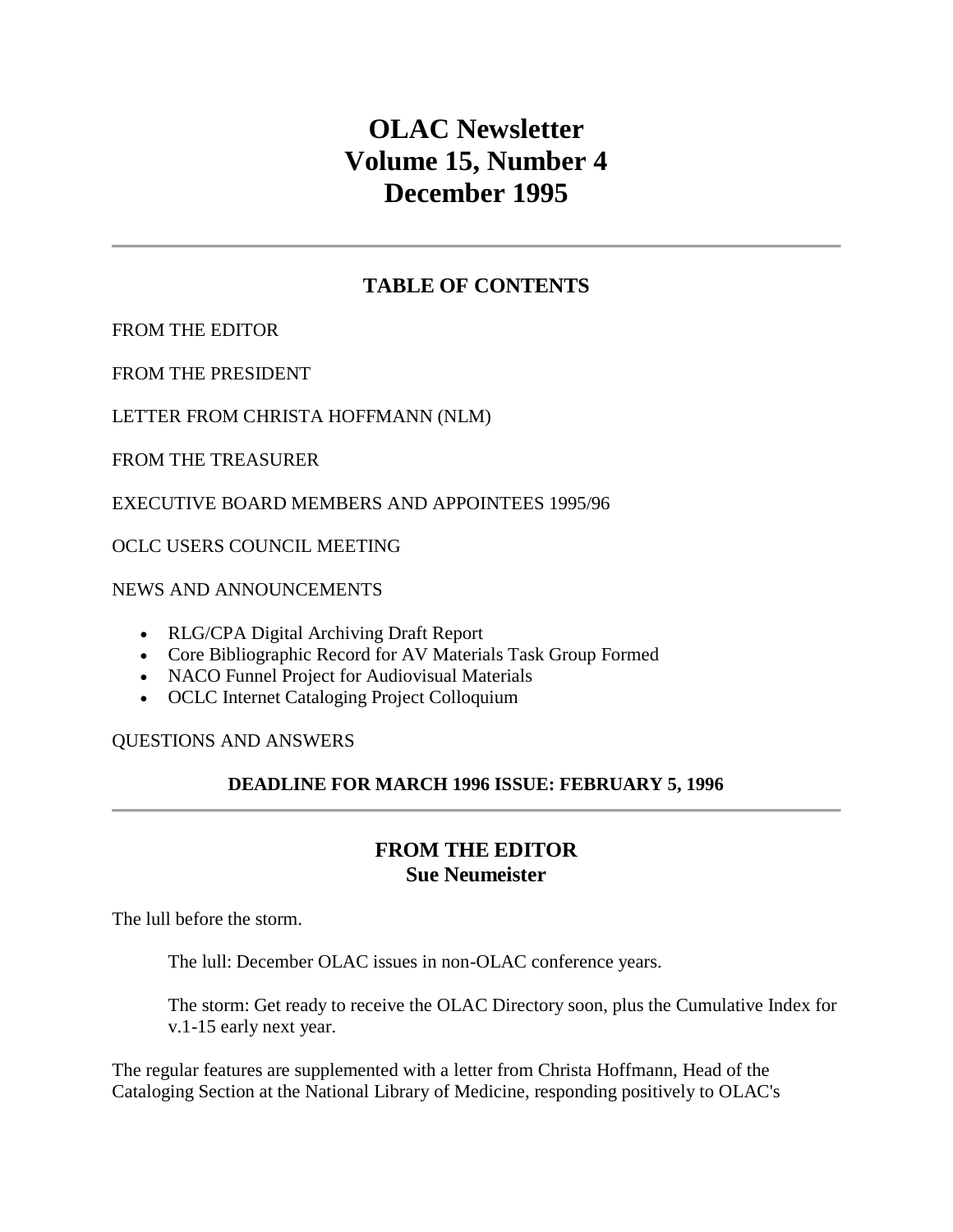concern regarding NLM's decision to discontinue contributing name authority records for their core level AV material records. In the "News and Announcements" column, there is information on the newly formed [Core Bibliographic Record for AV Materials Task Group](http://ublib.buffalo.edu/libraries/units/cts/olac/newsletters/dec95.html#core) chaired by Eric Childress. Information on how to obtain the Task Force on Digital Archiving's draft report "Preserving [Digital Information"](http://ublib.buffalo.edu/libraries/units/cts/olac/newsletters/dec95.html#rlgcpa) is also given. Thanks go to Ann Caldwell for providing a report on the [NACO Funnel Project for Audiovisual Materials](http://ublib.buffalo.edu/libraries/units/cts/olac/newsletters/dec95.html#naco) on such short notice.

You may want to mark your calendars for the [OCLC Internet Cataloging Project Colloquium](http://ublib.buffalo.edu/libraries/units/cts/olac/newsletters/dec95.html#intercat) to be held in association with ALA Midwinter on Friday, January 19, 1996 2-5 p.m.

Additionally, don't forget that the next OLAC Conference will be held at the Radisson Hotel in Denton, Texas on October 3-5, 1996. Sharon Almquist and Ralph Hartsock are co-chairs. Details of the conference will be in the next issue of the *OLAC Newsletter*.

As always, this issue is printed before the ALA Midwinter schedule is published, so I will post those meetings of interest to OLAC on AUTOCAT and on the OLAC web page shortly after the schedule is made available.

Remember to check out the OLAC web page at URL:

<http://ublib.buffalo.edu/libraries/units/cts/olac/>

(The OLAC web page has been cataloged in OCLC as part of the OCLC Internet Cataloging Project.)

# **FROM THE PRESIDENT Heidi Hutchinson**

As the days grow short and the Santa Ana winds sweep the summer heat out of the inland valleys of Southern California, I can somehow feel the year 1995 drawing swiftly to a close. And kind of gathering momentum as it rolls ... But for library organizations such as OLAC, whose working year begins in June withor followingthe ALA Annual Conference, the end of the calendar year is more of a time for interim progress reports. Here are a few highlights and happenings since I last wrote to you.

The ad hoc committees working on proposals for an OLAC conference scholarship and an OLAC research grant are finalizing draft guidelines to present to the Board at Midwinter. The scholarship will provide funding for an OLAC member to attend an OLAC conference, while the research grant will be awarded to encourage research in the field of audiovisual cataloging. With these grants, OLAC's role in continuing education for AV catalogers will take on an exciting new aspect.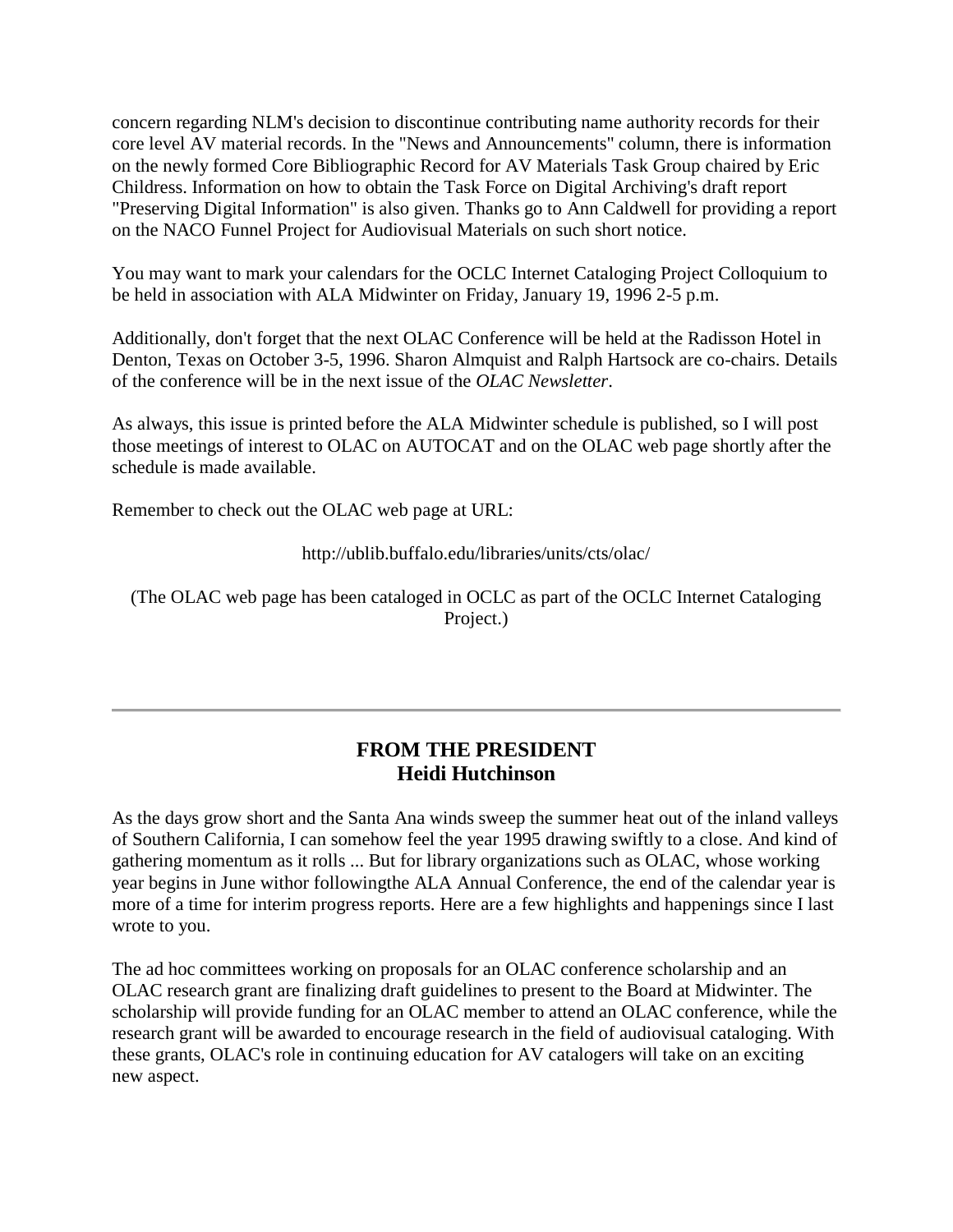The NACO Funnel Project for AV authority records has entered its initial phase, with contact being made with the Library of Congress and OLAC's project coordinator, Ann Caldwell of Brown University, completing her NACO training in November.

I am particularly pleased to report on the success of OLAC's letter to the National Library of Medicine regarding their change in policy on authority records. They had initially decided to streamline their cataloging process by ceasing to contribute name authority records for their core level AV materials records. As a result of discussion at the June OLAC CAPC meeting, we wrote to NLM to ask them to reconsider this decision, emphasizing how important their contribution of NACO records to a national database is to AV catalogers around the country. They agreed. The reply from the Head of Cataloging at NLM follows this report.

Oh, and by the way, it's not too late to nominate your best friend or volunteer yourself to run for OLAC Vice President/PresidentElect or Secretary. The deadline for submitting nominations to the Chair of the OLAC Nominating Committee, Karen Driessen, is January 2, 1996. Karen's address information was printed in the September *OLAC Newsletter*.

The dates for our meetings at San Antonio are January 19, 20 and 21, in the usual sequence, CAPC Friday, Business meeting Saturday, and Board Sunday, each at 8 to 10 p.m. Check your ALA Midwinter schedules under "UNO" for the venues. See you there!

# **Letter from Christa Hoffmann**

October 13, 1995

Ms. Heidi L. Hutchinson President Online Audiovisual Catalogers, Inc. Rivera Library P.O. Box 5900 University of California Riverside, CA 92517-5900

Dear Ms. Hutchinson:

Thank you for your letter on behalf of the membership of the Online Audiovisual Catalogers (OLAC), Inc. In that correspondence, you expressed the concerns of that organization regarding our initial decision not to contribute authority records to the national authority database in performing NLM core level cataloging of audiovisuals.

NLM would like to inform you and the OLAC membership that we have reconsidered this decision. As of October 1, NLM policy for core level cataloging of audiovisuals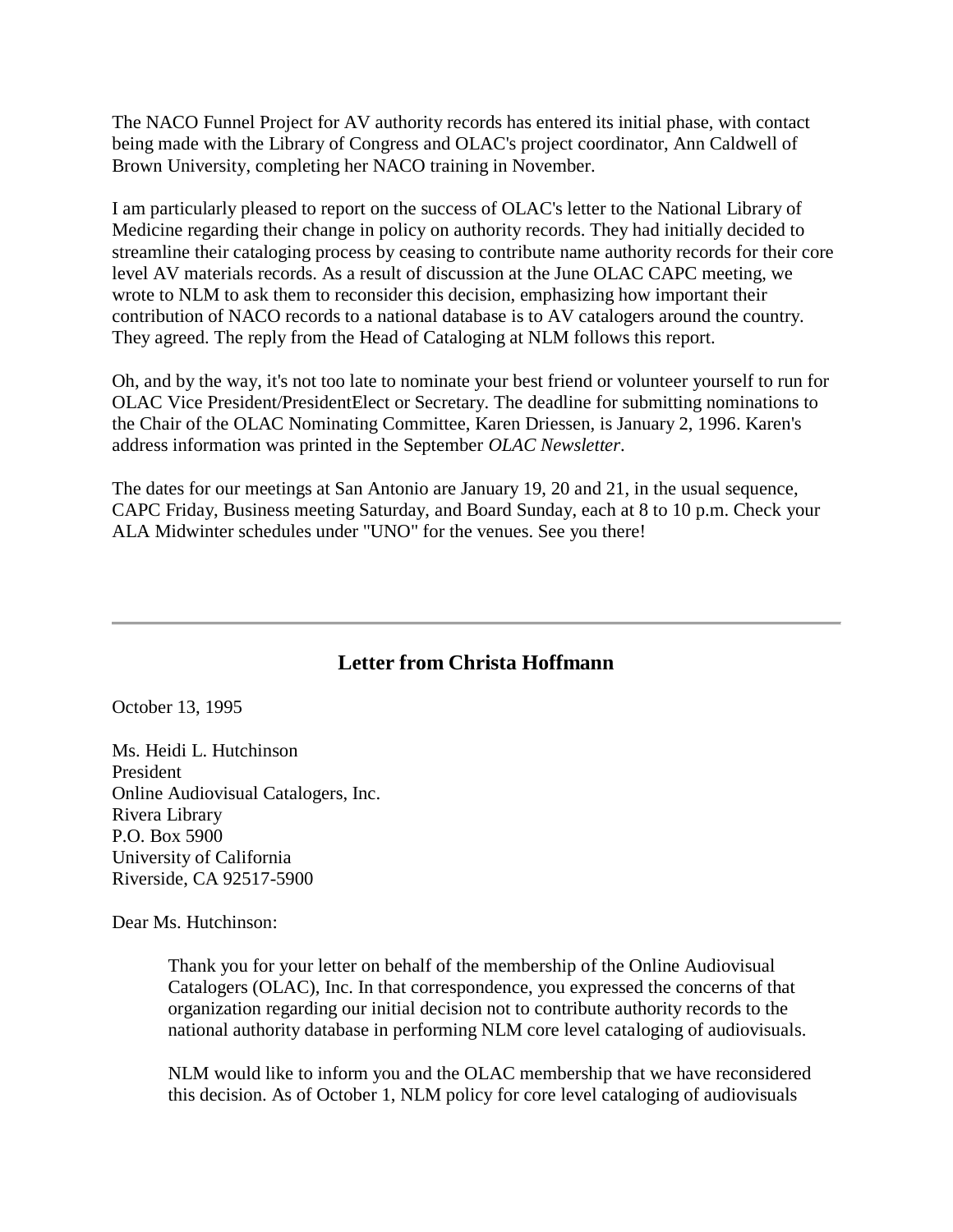includes the contribution of name authority headings established for audiovisuals and computer software to the national authority file maintained under the auspices of the National Coordinated Cataloging (NACO) Program. With this change, our core level policy for audiovisuals conforms to the basic premise of the emerging national standards for core level bibliographic records presently under development by the Program for Cooperative Cataloging.

We are pleased to be of service to the audiovisuals library community by continuing to contribute NLM authority headings created in audiovisuals and computer software cataloging to the national authority file.

Sincerely,

Christa F.B. Hoffmanm Head, Cataloging Section National Library of Medicine

## **FROM THE TREASURER Johanne LaGrange**

| Reporting period: July 1, 1995 through Sept. 30, 1995    |       |          |           |
|----------------------------------------------------------|-------|----------|-----------|
| Membership: 648<br>Institutional - 282<br>Personal - 366 |       |          |           |
| ACCOUNT BALANCE: June 30, 1995                           |       |          |           |
| Merrill Lynch WCMA Account                               |       |          | 30,868.56 |
| <b>INCOME</b>                                            |       |          |           |
| Back Issues                                              |       | 71.50    |           |
| Dividends--WCMA Account                                  |       | 376.06   |           |
| Memberships                                              |       | 558.00   |           |
| TOTAL INCOME                                             |       |          | 1,005.56  |
| <b>EXPENSES</b>                                          |       |          |           |
| American Library Association                             |       |          |           |
| ALCTS (ALCTS/CCS Preconf.) 1,000.00                      |       |          |           |
| Conference Services 120.00                               |       |          |           |
|                                                          |       | 1,120.00 |           |
| <b>Banking Fees</b>                                      |       |          |           |
| <b>Activity Fee</b>                                      | 11.91 |          |           |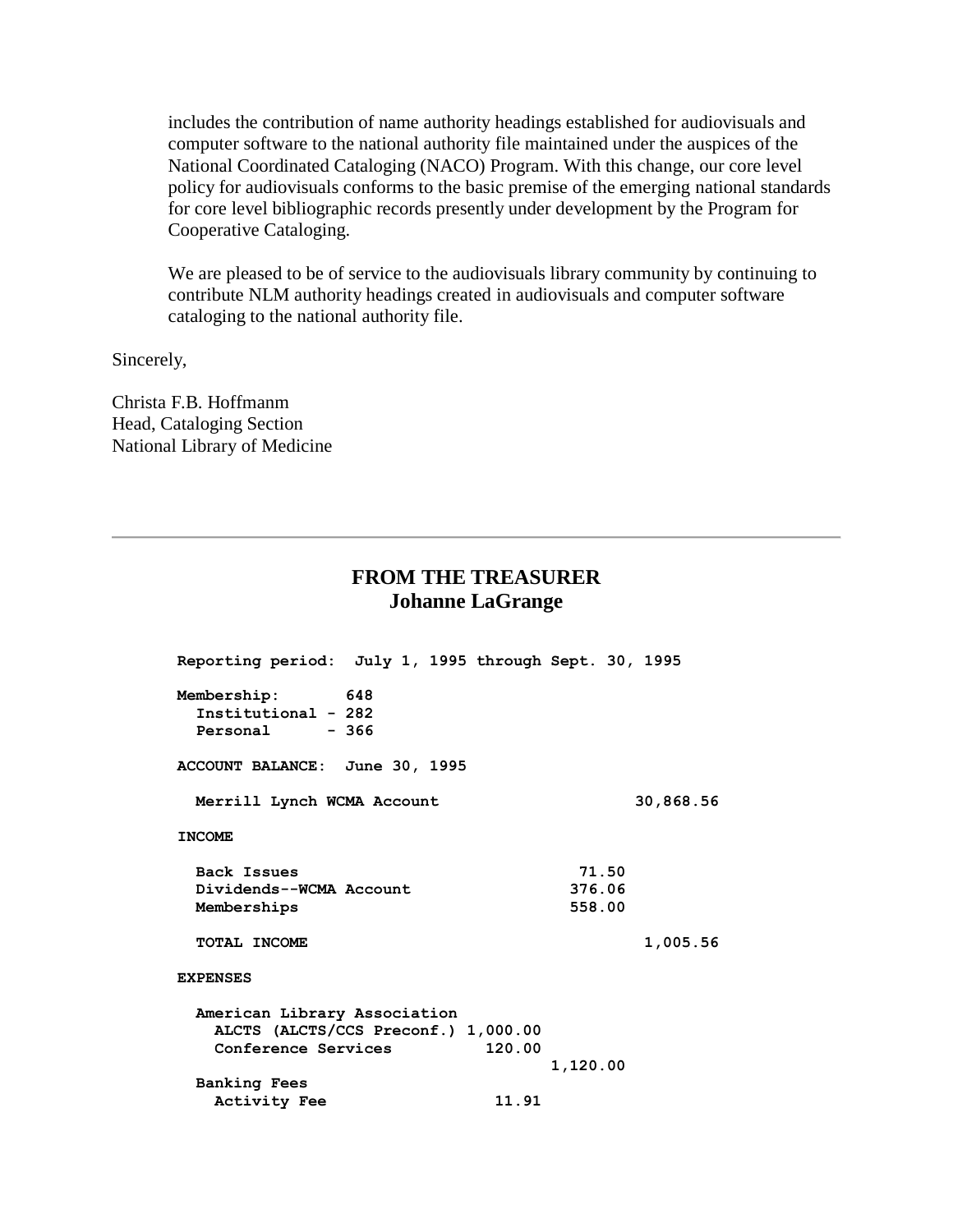| Annual Fee                      | 80.00    |             |
|---------------------------------|----------|-------------|
|                                 | 91.91    |             |
|                                 |          |             |
| Consultant                      |          |             |
| Financial                       | 100.00   |             |
| OLAC Award                      | 90.53    |             |
| OLAC Birthday Party             | 398.05   |             |
| OLAC Board Dinner (Conference)  | 274.92   |             |
| OLAC Newsletter (v.15, no. 3)   | 1,471.80 |             |
| Publication/Printing            |          |             |
| Brochures and Rationale         | 201.50   |             |
| Stipends                        | 995.96   |             |
|                                 |          |             |
| <b>TOTAL EXPENSES</b>           |          | (4, 744.67) |
|                                 |          |             |
| ACCOUNT BALANCE: Sept. 30, 1995 |          |             |
| Merrill Lynch WCMA Account      |          | 27,129.45   |
|                                 |          |             |

# **ONLINE AUDIOVISUAL CATALOGERS EXECUTIVE BOARD 1995/96**

#### **PRESIDENT: HEIDI HUTCHINSON**

Rivera Library P.O. Box 5900 University of California Riverside, CA 92517 714-787-5051 7147873285 (Fax) [HEIDI@UCRAC1.UCR.EDU](mailto:heidi@ucrac1.ucr.edu)

## **VICE PRESIDENT/PRESIDENT-ELECT**: **RICHARD HARWOOD**

University of Tennessee 326 Hodges Library 1015 Volunteer Blvd. Knoxville, TN 37996-1000 615-974-6696 615-974-0551 (Fax) [HARWOOD@UTKLIB.LIB.UTK.EDU](mailto:harwood@utklib.lib.utk.edu)

## **TREASURER: JOHANNE LAGRANGE** Health Sciences Library Columbia University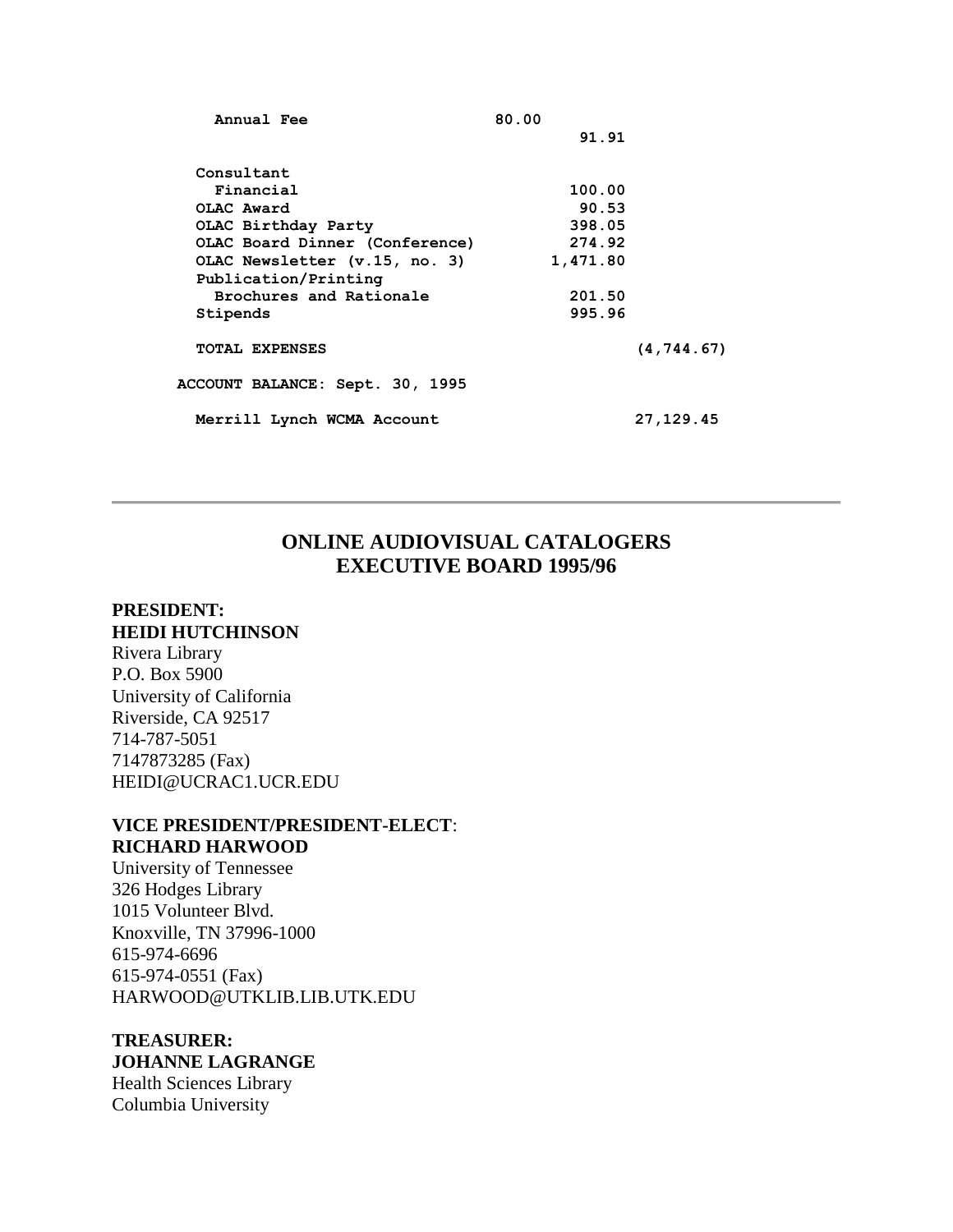701 West 168th Street New York, NY 10032 212-305-1406 212-234-0595 (Fax) [JL70@COLUMBIA.EDU](mailto:jl70@columbia.edu)

#### **SECRETARY: CATHERINE GERHART**

Cataloging Division, FM-25 University of Washington Libraries Seattle, WA 98195 206-543-1828 206-545-8049 (Fax) [GERHART@U.WASHINGTON.EDU](mailto:gerhart@u.washington.edu)

#### **NEWSLETTER EDITOR: SUSAN M. NEUMEISTER**

State University of New York at Buffalo Central Technical Services Lockwood Library Bldg. Buffalo, NY 14260-2200 716-645-2305 7166455955 (Fax) [NEUMEIST@ACSU.BUFFALO.EDU](mailto:neumeist@acsu.buffalo.edu)

#### **CAPC CHAIR: DIANE BOEHR**

Costabile Associates, Inc. 4800 Montgomery Lane Suite 1050 Bethesda, MD 20814 301-986-8560 [DANNYB@ACCESS.DIGEX.NET](mailto:danny@access.digex.net)

#### **IMMEDIATE PAST PRESIDENT: MARY S. KONKEL**

University of Akron Bierce Library, 176A Akron, OH 44325-1712 216-972-6257 [MARYKONKEL@UAKRON.EDU](mailto:marykonkel@uakron.edu)

## **OLAC APPOINTEES**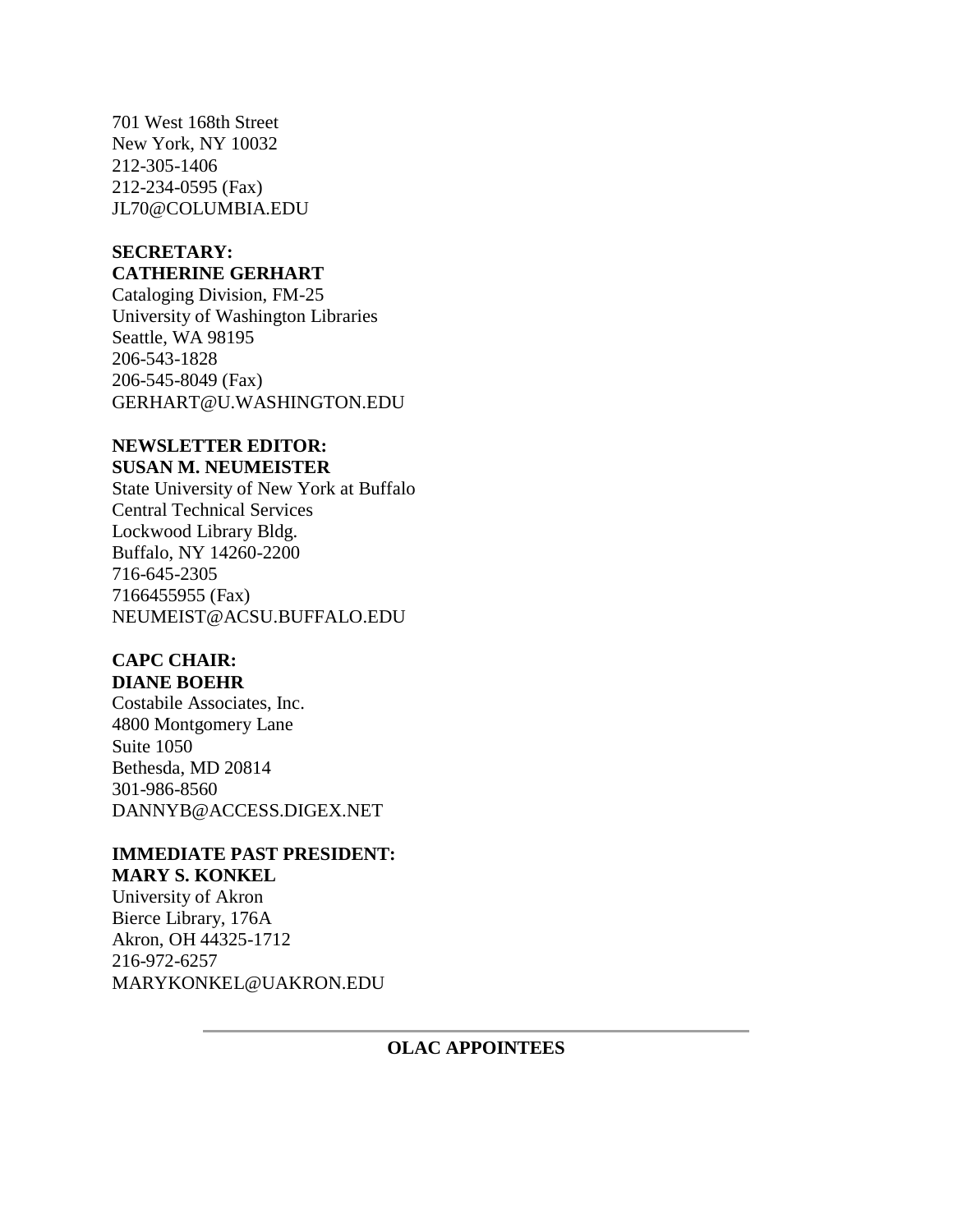#### **OLAC LIAISON TO ALCTS AV**, 1995-1997 **(Association for Library Collections & Technical Services Audio Visual Committee) MOLLY BRENNAN** McConnell Library Radford University Radford, VA 24142 MHAND@RUACAD.AC.RUNET.EDU

## **OLAC LIAISON TO AMIA**, 1995-1997 **(Association of Moving Image Archivists) MARTHA YEE** UCLA Film and Television Archive 1015 N. Cahuenga Hollywood, CA 90038

[EFS4CMB@MVS.OAC.UCLA.EDU](mailto:efs4cmb@mvs.oac.ucla.edu)

**OLAC/CC:DA AUDIENCE OBSERVER**, 1995-1997 **(Committee on Cataloging: Description and Access**) **PAT THOMPSON** DuPont Library University of the South Sewanee, TN 37383 [PTHOMPSO@SERAPH1.SEWANEE.EDU](mailto:ptompso@seraph1.sewanee.edu)

#### **OLAC LIAISON TO MARBI**, 1995-1997

**(MachineReadable Bibliographic Information Committee) JOHN ATTIG** Authority Control Librarian University Libraries Pennsylvania State University

University Park, PA 16802 [JCA@PSULIAS.PSU.EDU](mailto:jca@psulias.psu.edu)

#### **OLAC LIAISON TO MOUG (Music OCLC Users Group)** To be announced.

**OCLC USERS COUNCIL MEETING Mary Konkel (University of Akron)**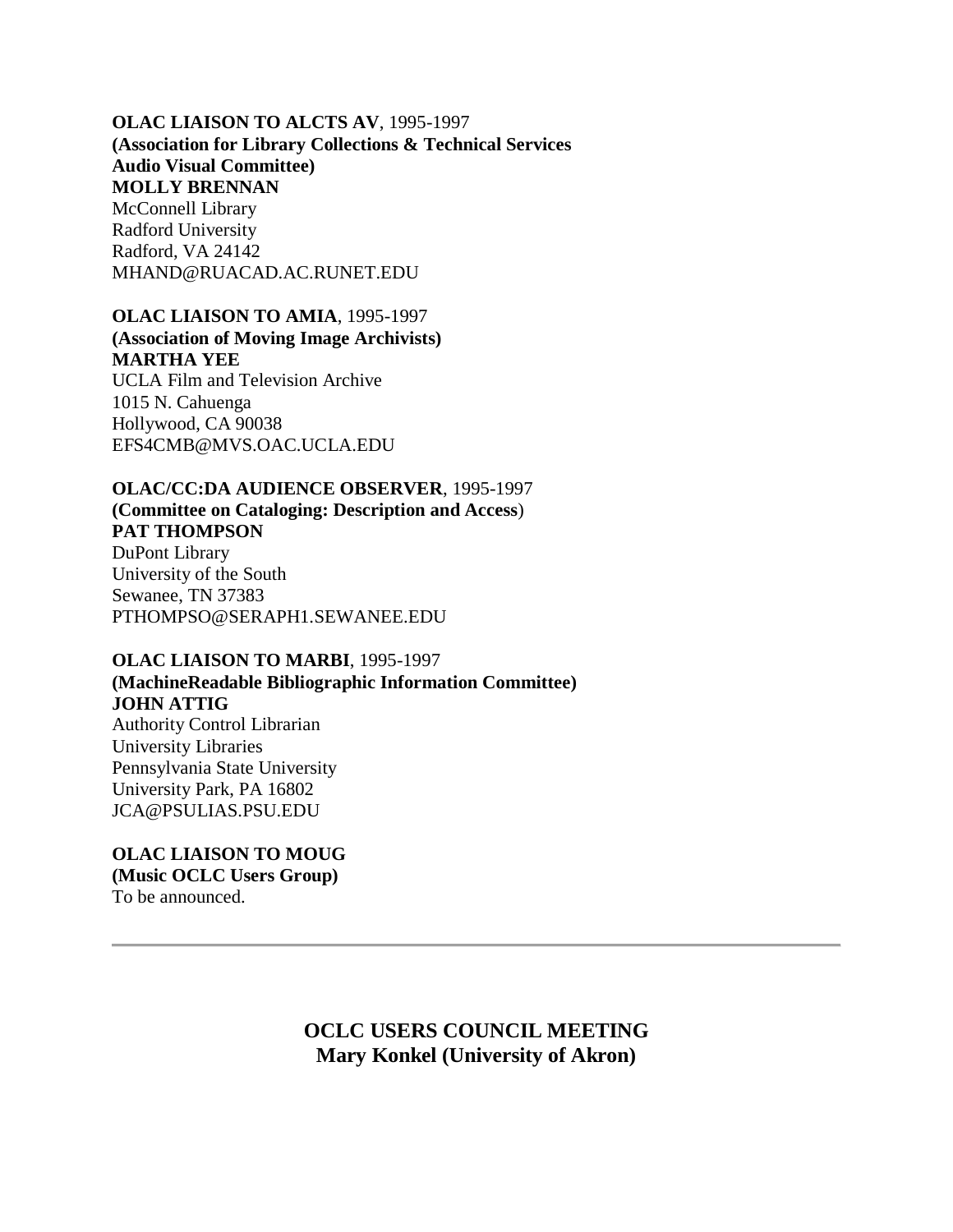The first meeting of the 1995/96 OCLC Users Council was held October 22-24 in Columbus. The program theme for this year's Council is "25 Years and Counting: OCLC and Libraries," marking OCLC's silver anniversary. The focus of this fall meeting was "Human Factors and Information Technology."

Edward Holley, the William Rand Kenan Jr. Professor at the University of North Carolina and former Chair of the OCLC Board of Trustees, delivered the first of two keynote addresses. Dr. Holley's remarks focused on OCLC's impact on librarianship including: 1) the creation of the Online Union Catalog and automated card processing (which for the "wedded wives of the 3x5s" was nothing short of a minor miracle), 2) a great enhancement and growth in interlibrary lending, 3) an increased efficiency in technical processing, and 4) access to a new world of information through online databases and electronic journals. OCLC has become a household name in the library world thanks to Fred Kilgour and his predecessors and Dr. Holley invites us to check the library job advertisements and see just how many times "familiarity with OCLC" is mentioned. "The opportunities never looked brighter and the problems never looked tougher. As I watch you from the sidelines, I will be grateful and I will cheer you on."

In the second keynote address, Nancy Eaton, Dean of Library Services at Iowa State University of Science and Technology and current Chair of the OCLC Board of Trustees spoke about what's ahead for OCLC including: 1) likely changes in user access to information, 2) likely changes in library and information environments, 3) contributions that library staffs and OCLC can make to help accomplish a desirable information future, and 4) OCLC's strategic directions in years ahead. Networking is key. She urges OCLC to offer solutions, not just products in efforts to bridge telecommunication networks, seek collaborations, increase market research, and renew investment in research.

The Technical Services Interest Group, which I elected to attend, met to help develop a charge and agenda for a new task force which the OCLC Executive Committee of Users Council will appoint from the Council delegates. This task force will be asked to reexamine the purpose of OCLC credits for original cataloging. This was a lively discussion, as most issues involving money are, but of particular interest to the AV community is the question of whether cataloging credit should be based on a level of effort eg. book vs. audiovisual record. Other considerations are incentive to contribute, and the value of the contributed record for cataloging, reference, and resourcesharing use.

The RILM (Repertoire International de Litterature Musicale) abstracts and the NetFirst database (Internet resources) will be available soon through OCLC's FirstSearch service.

The OCLC President's report, as well as those from other OCLC staff, were very favorable and indicative of OCLC's position in the forefront of furthering access to bibliographic and full-text information both domestically and internationally. Users Council also recognized 23 OCLC staff members who have 20 or more years of service and thanked them for their contributions. The first public library to input an OCLC gold record was the Kansas City Public Library with the 33rd millionth record.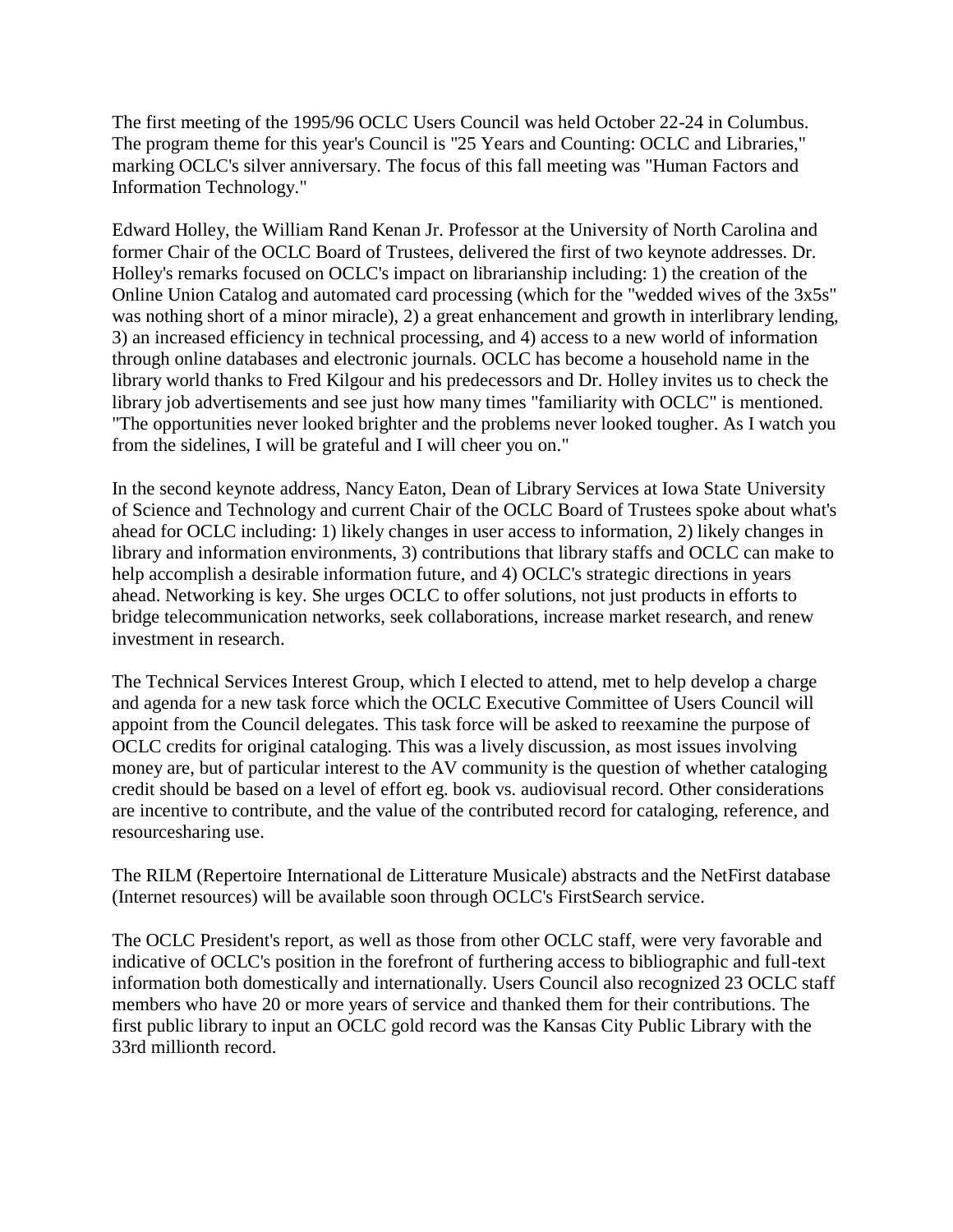I am pleased to have had the opportunity to attend OCLC Users Council on OLAC's behalf and particularly enjoyed networking with colleagues from MOUG. As always, I'd be happy to hear your comments and pass on your concerns.

# **NEWS AND ANNOUNCEMENTS Barbara Vaughan, Column Editor**

# **RLG/CPA Digital Archiving Draft Report**

Last December the Commission on Preservation and Access and the Research Libraries Group created the Task Force on Digital Archiving to investigate the means of ensuring "continued access indefinitely into the future of records stored in digital electronic form." The task force has now issued its draft report.

The Commission and RLG are making the draft report, titled "Preserving Digital Information," widely available in paper and electronic form. Paper copies are being sent to RLG Member Representatives and ShaRes and PRESERV liaisons and to Commission contacts. Electronic versions are available from the RLG FTP server and the RLG web site.

(Note that the following filenames contain upper and lowercase letters which must be used as shown.)

Web URL: http://www-rlg.stanford.edu/ArchTF/ FTP Server: lyra.stanford.edu Adobe Acrobat version: /pub/ArchTF/DraftReport.pdf Microsoft Word 6.0 for Windows version: /pub/ArchTF/DraftReport.doc ASCII version: /pub/ArchTF/DraftReport.txt

## **Core Bibliographic Record for AV Materials Task Group Formed John Byrum (Library of Congress)**

As part of its ongoing program to define core bibliographic record standards, the Program for Cooperative Cataloging (PCC) announces the formation of a new core bibliographic record task group.

The PCC's new Core Bibliographic Record for Audiovisual Materials Task Group (CBRAV TG) was established in June 1995. Eric Childress (Elon College (Elon College, NC)) has been appointed chair of the CBRAV Task Group. Members of the CBRAV Task Group are: Diane Boehr (Costabile Associates (Bethesda, MD)), Jane Magree (UCLA Film and Television Archive), Roger Minier (NWOET Foundation, Bowling Green State University), and Glenn Patton (OCLC, Inc.). An additional appointment to fill the sixth and final position on the task group is forthcoming. The PCC liaison to the task group is Joan Schuitema (Northwestern University), a member of the PCC Standing Committee on Standards.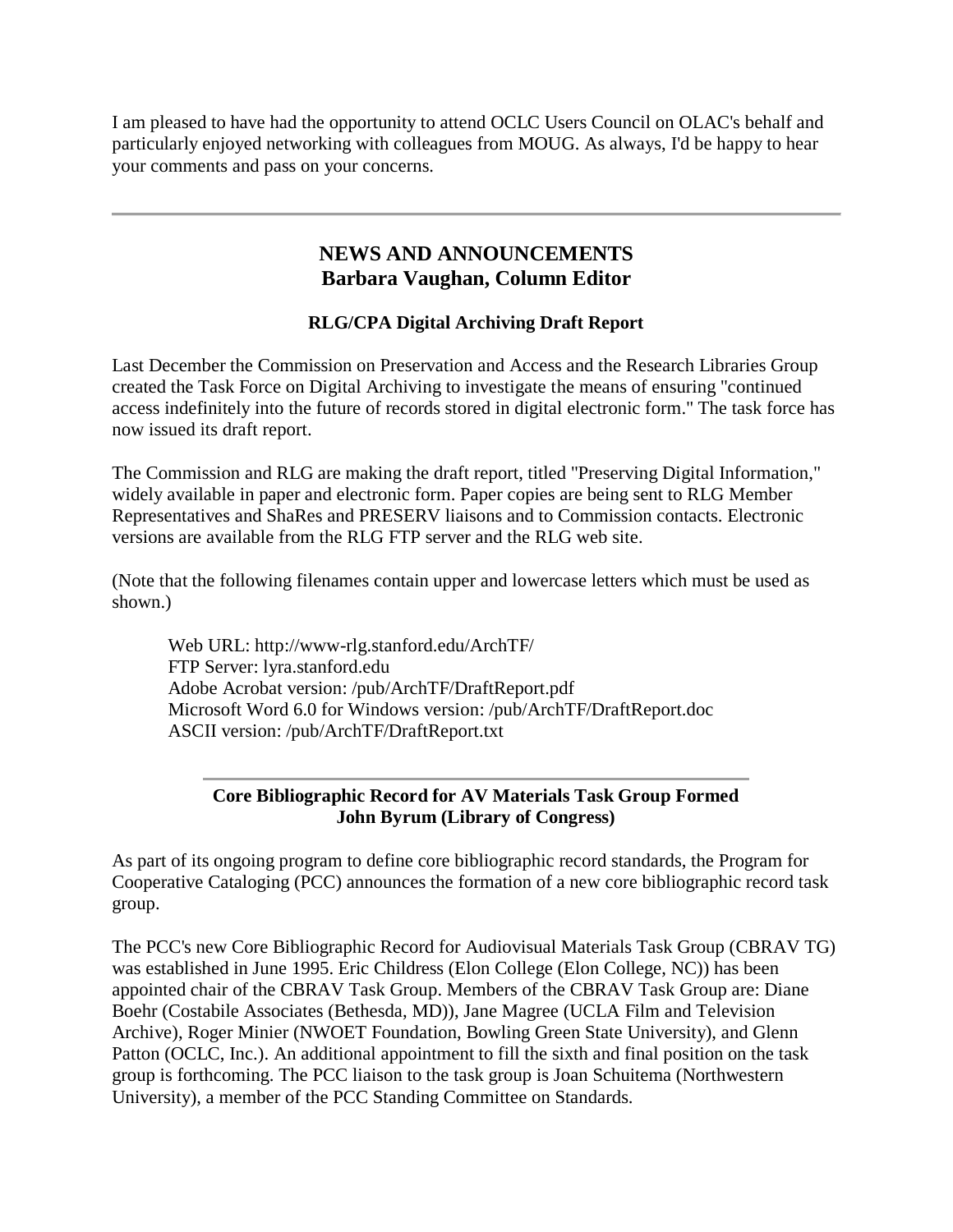The task group's charge is to define a core bibliographic record standard for audiovisual materials (specifically for moving image and graphic materials cataloged under Chapters 7 & 8 of the *Anglo-American Cataloging Rules*, 2nd ed., 1988 rev. and any published amendments).

The Core Bibliographic Record for Audiovisual Materials (CBRAV) standard will define which data elements (i.e. what information) must be recorded and will specify which fields and subfields in the *USMARC Format for Bibliographic Data* must be used to record the required elements.

A core bibliographic record is one created to a new standard level of completeness, a level between minimal and full level cataloging. The core level standard emphasizes the inclusion of required (as opposed to optional) descriptive elements, the streamlined assignment of subject and descriptive access points, and a greater tolerance for local cataloging practices and priorities.

A core record may be upgraded to full at any time by authorized institutions, and even some "core" records will probably be contributed with optional elements, headings, etc. present, depending on the policies of the contributing library.

By defining national core bibliographic record standards for various categories of works, the cataloging community will have access to a set of core record standards that strike a careful balance between record quality and cataloging efficiency. Use of the core standards will be strictly voluntary, but PCC institutions using the core record standards either to upgrade minimal cataloging records or for original cataloging will be required to adhere carefully to the standards, including exercising authority control over any access points present in core level records (and if necessary contributing new authority records or adjusting existing authority records in the national authority files). Bibliographic records created in accordance with the core record standards will be clearly identified as PCC core bibliographic record standardcompliant records in the 042 USMARC field.

Preliminary anecdotal evidence from several PCC institutions that have made selective use of the existing core record standards suggests that significant improvements in cataloging productivity can be achieved without compromising the overall quality of cataloging output. General or selective use (perhaps based on local collection priorities) of full, core, and minimal level cataloging is expected to allow institutions to improve productivity, better control cataloging costs, increase the speed of cataloging of current receipts, and promote cataloging arrearage reduction efforts.

The availability of clearly identified PCC core standardcompliant member copy in the bibliographic files of the major bibliographic networks should contribute to greater streamlining and efficiency in cataloging operations for a wide range of institutions the PCC core record identifier will serve as an indicator of high quality member copy.

Questions, queries, and comments about the CBRAV Task Group, the CBRAV standard, and related issues should be directed to the task group chair: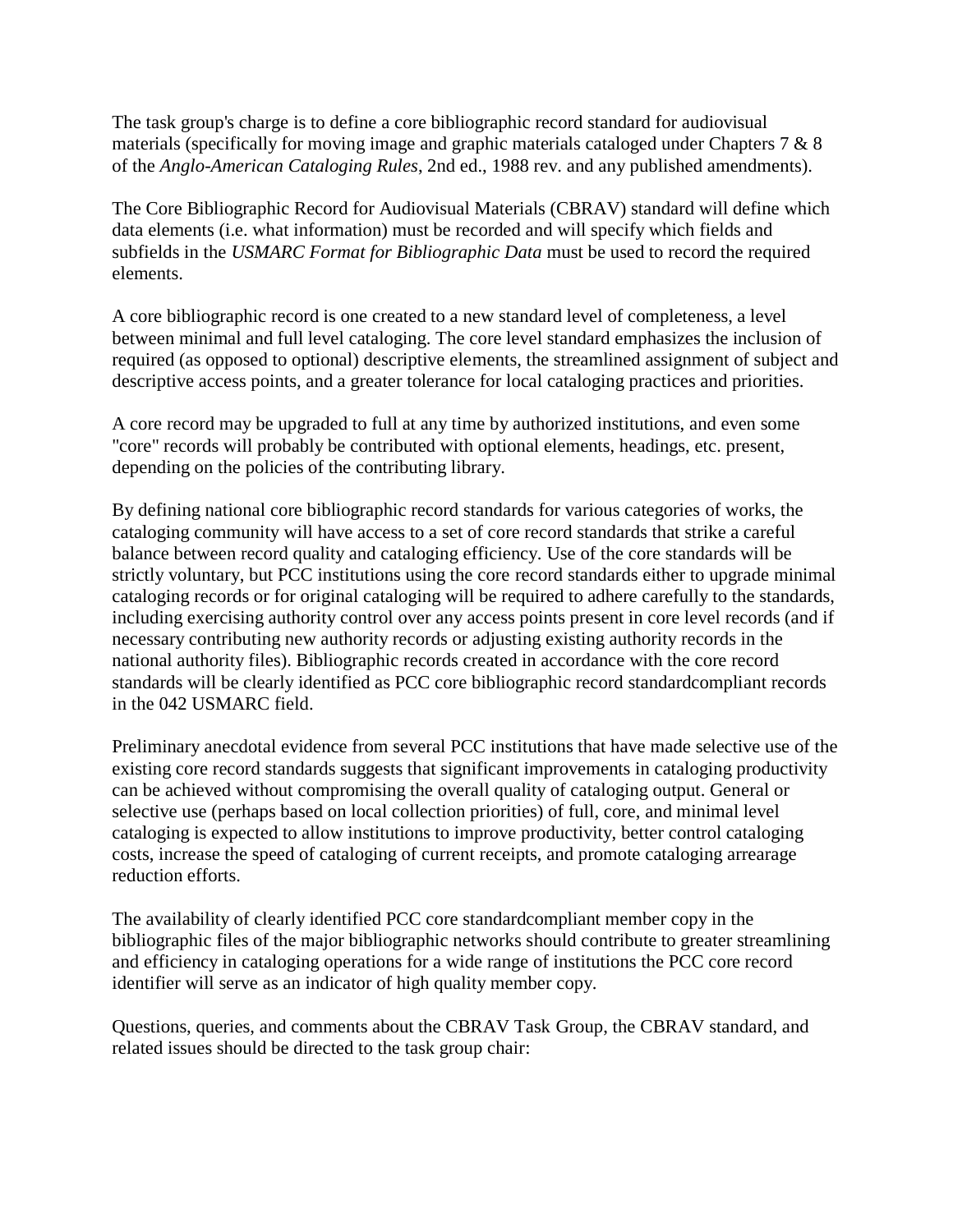Eric Childress Elon College Library P.O. Box 187 Elon College, NC 27244 910-538-6544 (voice) 910-538-6547 (Fax) [eric@pals.guilford.edu \(e-mail\)](mailto:eric@pals.guilford.edu)

Institutions wishing to participate in the Program for Cooperative Cataloging (PCC) should apply to the PCC for membership. Information on the PCC and applications for membership are available from:

Ann Della Porta Cooperative Cataloging Team Leader Regional and Cooperative Cataloging Division Library of Congress Washington, DC 20540-4383 202-707-7920 (voice) [dellapor@mail.loc.gov \(e-mail\)](mailto:dellapor@mail.loc.gov)

## **NACO Funnel Project for Audiovisual Materials Ann Caldwell (Brown University)**

As many of you know, OLAC became part of the Program for Cooperative Cataloging through the formation of a NACO Funnel Project for Audiovisual Materials. A funnel project, as described by Ann Della Porta of the Library of Congress's Cooperative Cataloging Division, is "a group of libraries that have joined together to contribute authority records to the national authority file(s). The libraries are usually working in the same subject area, such as the NACO Music Project and ArtNACO, or they may be regionally based, like the North Dakota Funnel."

One of the many advantages of a funnel project is its efficiency. There is one institution serving as coordinator and LC deals solely with this coordinator. All correspondence and subscriptions are sent to the coordinator, who is responsible for disseminating information to all the funnel participants. The coordinator receives five days of training in the formation of headings, references and various other information. In many ways a funnel is like a miniNACO project in that it recruits, trains, and reviews just like Cooperative Cataloging Division does for single institution participants.

I was honored to be asked to serve as the coordinator of NACOAV (as I've come to refer to it). From October 30-November 3, 1995 I received NACO training from Rhoda Kesselman of Princeton University. She had attended LC's "Train the trainer" sessions, a program which enables individuals outside of the Library of Congress to train other libraries in their geographic area. As you can imagine five full days of authorities were very intensive, but also very enjoyable. Rhoda was an excellent teacher; she guided me through not only NACO record formation and the mechanics of submitting headings, but also provided me with hints on revision headings, a list of other funnel project coordinators, and a lot of good common sense.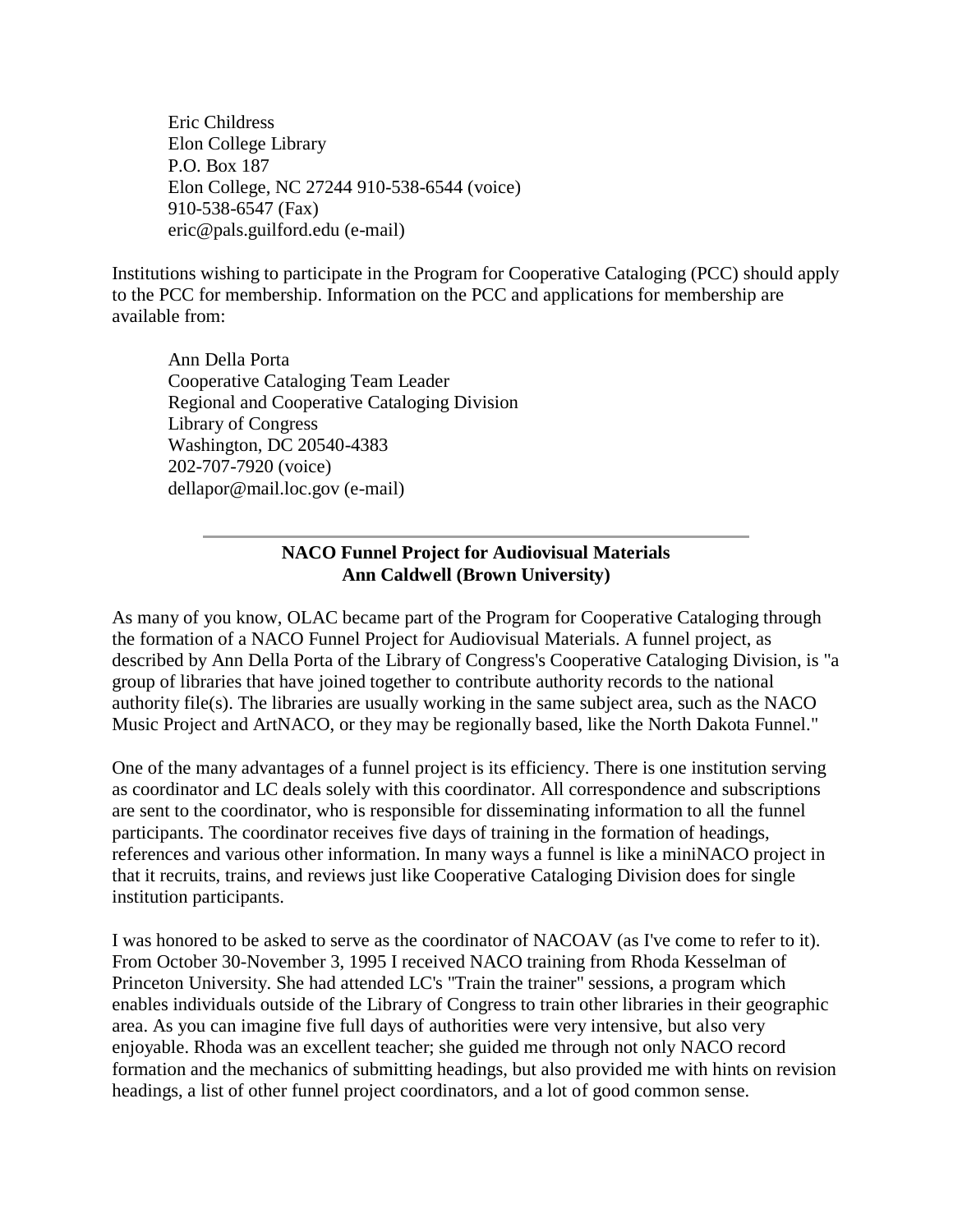At the ALA Midwinter meeting in San Antonio, Diane Boehr, Chair of CAPC, and I will be discussing how next to proceed with the formation of the funnelhow to recruit members, how many members to begin the project with, how to proceed with training. This preALA period, we would like to have an idea of how many people would be interested in participation in NACOAV. I would like members of OLAC who feel they could regularly contribute headings to a project to contact me in order that we may proceed with planning. Although it would be wonderful if we could contribute hundreds of headings, I realize that this is not possible. So when I say "regularly contribute," I'm not referring to quantity, but to quality and consistency. We are tentatively planning to train a small group at ALA Annual in New York City. Gradually more members will be added, but we will need to monitor our progress very carefully before we proceed.

In closing, if you are interested in possibly joining the project at some point, contact me. I'll be happy to attempt to answer your questions. Since Diane and I are newcomers to this, we probably have as many questions as you!

Ann Caldwell Box A Rockefeller Library Brown University Providence, RI 02912 (prefer e-mail): [ap201077@brownvm.brown.edu](mailto:ap201077@brownvm.brown.edu) 401-863-2521 401-863-1272 (Fax)

# **OCLC Internet Cataloging Project Colloquium**

**Call For Field Reports and Position Papers** 

**OCLC and the U.S. Department of Educationfunded project, "Building a Catalog of Internet Resources," invite the presentation of**

## **Field Reports and Position Papers**

**at the Project Colloquium Friday, January 19, 1996 2-5 p.m. San Antonio, TX in association with the ALA Midwinter Meeting**

**Field Reports**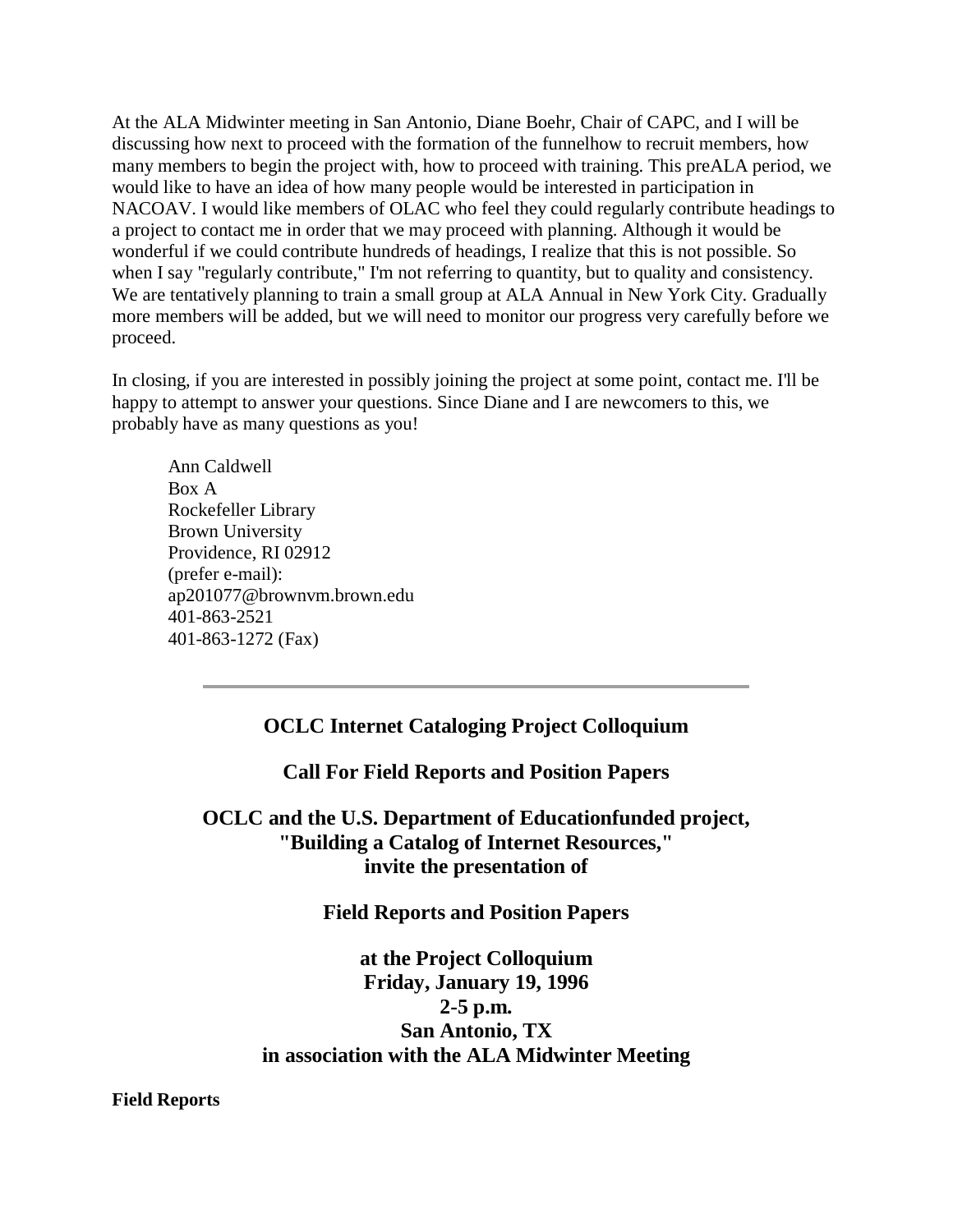This category is limited to registered project participants.

Proposals are invited for Field Reports by project participants. Suggested topics include, but are not limited to:

- o Identifying and selecting Internet resources
- o Working relationships within your library/institution/service community
- o Impacts on workflow, staffing, training
- o Suitability of MARC formats and AACR2
- o Integrating records in local systems
- o Local decision making

Presentations that focus on a limited number of specific issues at some depth are preferred to general, wideranging discussions. Proposals will be selected from among all submittals to provide breadth of topical coverage.

To present a Field Report, please submit the following information:

7. Name of Presenter (must be a member of a participating institution but needn't be the Local Project Coordinator)

- 8. Affiliation
- 9. Abstract of no more than 500 words describing the topics to be discussed, findings based on experience, problems encountered and their solutions, unresolved issues, and recommendations for future action.

Four Field Reports will be selected for presentation.

Presentations should be no longer than 15 minutes.

Send your entry to jul@oclc.org or 614-7640155 (Fax). Include the subject line, "Field Report."

#### **Position Papers**

This category is open to all.

Proposals are invited for Position Papers addressing significant issues related to cataloging and the extension of library services to Internet resources. Suggested topics include, but are not limited to:

- o The role of libraries in providing description and access for Internet resources
- o Relationships between objects, records, and catalogs in a Webbased world
- o Cataloging Internet resources now and laterWhat's needed and why
- o Collection development
- o Catalog maintenance--Is the URN a magic bullet?
- o Longterm access and preservation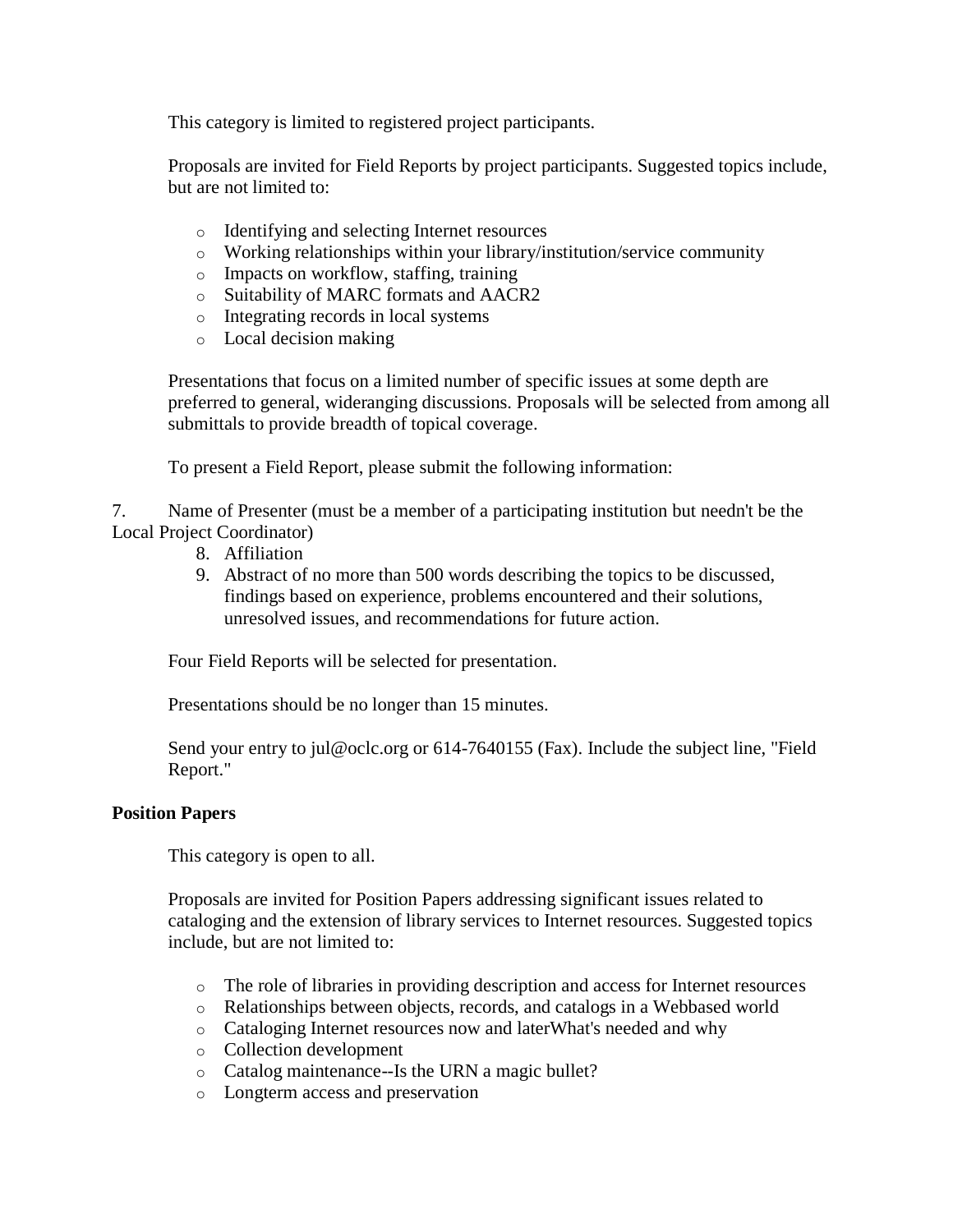o Integrated library catalogs vs. alternative Internet finding aids

Position Papers are intended to help distill relevant issues, present varying views and approaches, and promote discussion.

To present a Position Paper, please submit the following information:

- 8. Name of author
	- 9. Affiliation
	- 10. Title of paper
	- 11. Abstract of no more than 500 words outlining the position, supporting views, alternative views, and recommended actions.

Two papers will be selected for presentation and two papers will be selected to represent alternative views.

Position Papers should be delivered in no more than 20 minutes and responses should be limited to 10 minutes.

Send your entry to jul@oclc.org or 614-764-0155 (Fax). Include the subject line, "Position Paper."

#### **Important Dates**

- Abstracts must be received by Friday, December 8, 1995.
- Notification of selection will be Friday, December 15, 1995.
- Reports and Papers will be presented Friday, January 19, 1996.
- Final text of Field Reports or Position Papers must be submitted in electronic format (ASCII or HTML) by Friday, February 2, 1996.

#### **Publication**

Field Reports and Position Papers will be published in electronic format by OCLC following the Colloquium. Field Reports and Position Papers not selected for presentation may be published in the proceedings.

#### **Selection Committee**

Melissa Beck Priscilla Caplan Lynn Silipigni Connaway Erik Jul Lee Leighton Katha Massey Sarah Thomas **For More Information**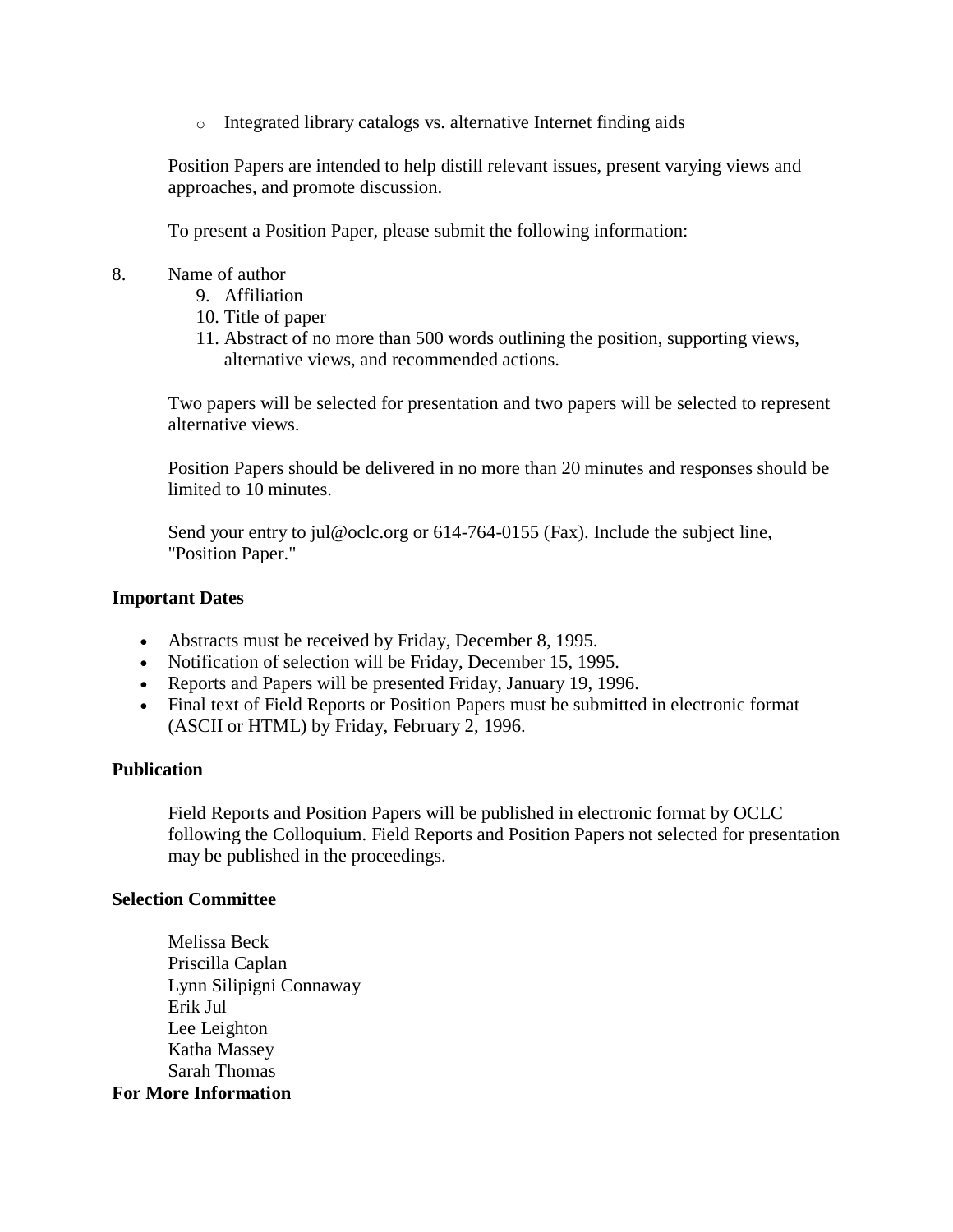For more information, contact Erik Jul, Project Manager, at jul@oclc.org, 614-764-4364, or 614- 764-0155 (Fax).

# **QUESTIONS AND ANSWERS Verna Urbanski, Column Editor**

**QUESTION:** What is going on with UPCs and embedded publisher's music numbers? People are treating them differently on OCLC -- some put the entire number in the 028, others pick out the embedded music number and leave the rest behind. I even found one that couldn't be searched because they had put the number in the field for UPC instead of 028. It's confusing!!

**ANSWER:** Catalogers who add the UPC (as found with the UPC barcode) should use an 024. If that same number is found outside the UPC barcode area (on the case insert or face of the disc, for example) the number should be recorded as any publisher's number would be (in the 028) even though the two are digit for digit the same. When portions of the number (the "embedded" publisher's numbers of your question) are distinguished by type face or color, that segment of the publisher's number should go into a separate 028. If there are additional occurrences of the embedded segments with letter prefixes, add an 028 for that form, too. This may seem excessive, but not finding an expected 028 form can lead a cataloger to input a duplicate record, which does none of us any good! Sound recording cataloging is increasingly dependent on the specific retrieval afforded by the 028 field, so the more numerous these precise retrieval points, the better. Here are a couple of examples:

- The UPC number under the barcode is 724354506222, the "spine" of the CD, the face of the CD, and the back cover of the insert all have the same number with the 7243 in lighter type. If the UPC number is generally added to the catalog record, then the entire number as found with the UPC barcode goes in an 024. Publisher number access should be provided by transcribing the entire number as the first 028, since it is found in its full form in several locations. An additional 028 should be added for the portion of the number that appears in bold type, in this case 54506222.
- The UPC number under the barcode is 077776466927. These same digits are repeated on the back of the CD insert preceded by "CDM" and with portions of the digits in bold type face (CDM 64669). On the "spine" of the CD the CDM and the middle numbers (64669) are in white type and the rest of the publisher number is in black print. On the face of the disc, the CDM is again in bold, but the number has been shortened with a 7 in regular type and 64669 in bold type followed by a 2 in regular type. The following 028s are needed: CDM 077776466927; CDM 64669; CDM 7646692. Add an 024 for the UPC number if that is the standard practice.

In talking (via e-mail) with Jay Weitz at OCLC about this, Jay commented: Let's remember that the UPC appears only in conjunction with a barcode; all other appearances must be considered some sort of music publisher number. ...we need to play it safe and give access to as many as might reasonably be considered important...The 024 and 028 fields are among others being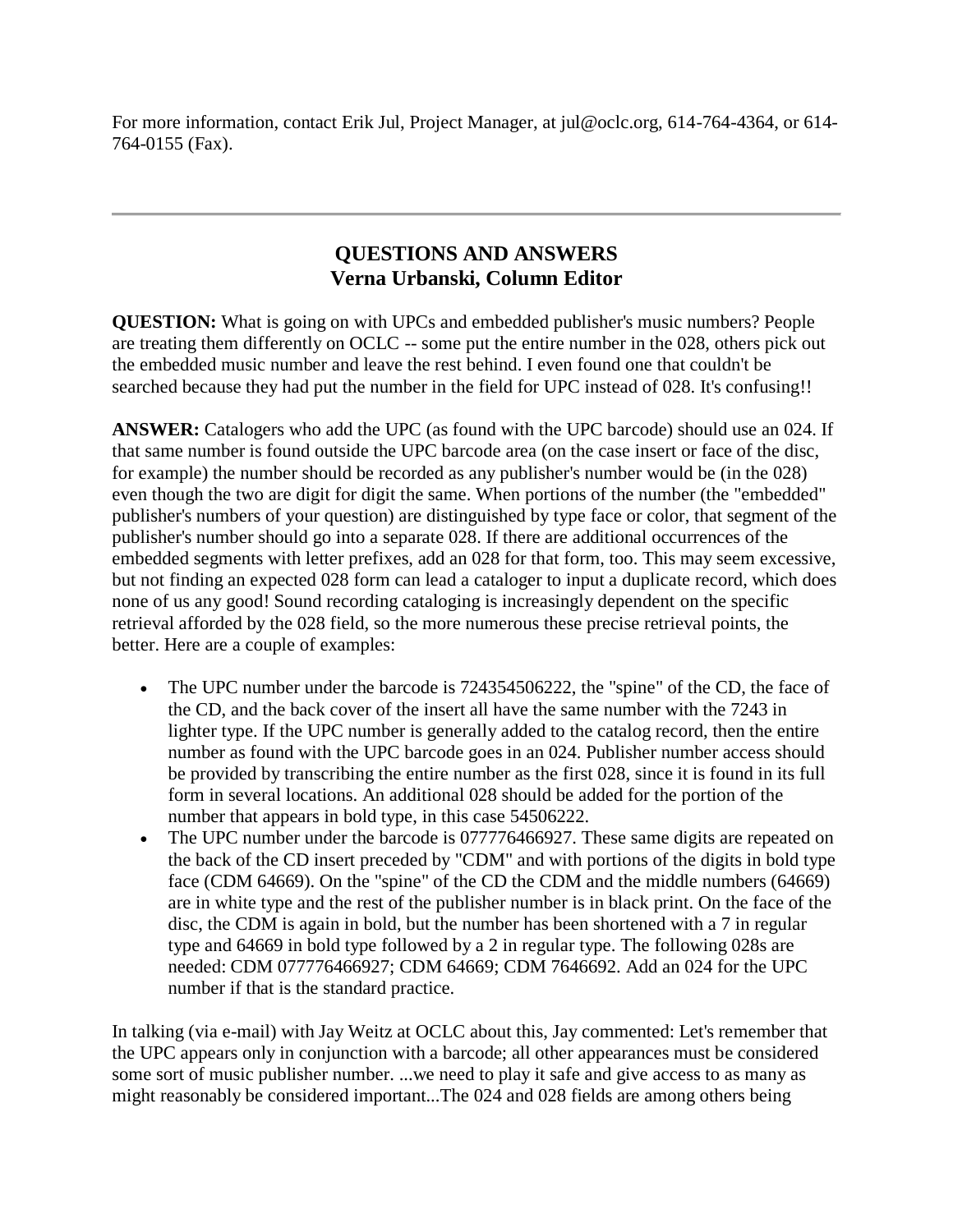considered as additions to the Database Enrichment capability by the way. That will be more incentive for adding 024s. ---VU

**QUESTION:** Has anyone discussed a standard note in either the 538 or 500 to focus the catalog user's attention on a single CD-ROM which is compatible for use on either/both a PC-type and a Mac computer? It seems clear that two 538s are needed to separate the DOS from Mac system requirements; however, I feel that does not address the compatibility aspect for the newer CD-ROMs, that is, one disc that works on either system. I am also wondering whether it has become accepted practice to just lift the wording from the container for whatever system requirements statement gets added. I find that those statements vary a lot. I usually follow the list in Nancy Olson's *Cataloging of Audiovisual Materials* 3rd. ed. Also, is there any agreement on using "higher" or "later" when describing versions of software? Does it matter?

**ANSWER:** I don't think that a separate note regarding compatibility with two systems has come up as an issue (YET!!). As with all notes, if you feel more comfortable explicitly stating "For use with Macintosh and IBM compatible systems" as a separate note, it should be fine to do so. I don't think that the form of the note could be of too much concern since there is little that could go wrong with such a simple message. Personally, I would not add a separate note, but just let the 538 information suffice.

Since the 538 is repeatable, MARC designers must have envisioned a situation like this and have assumed that people would want to put each system requirements note in a separate field. You could also put both sets of system requirements in a single 538 and connect with an "or." There are advantages both ways. If using two notes it might be helpful to say: "System requirements for IBM PC:....." and "System requirements for Macintosh:....." The decision to use one note or two may be influenced by what your local system can do as far as indexing and display of one versus two 538 notes.

For system requirements notes I take from any and all sources and arrange the information following the order that Nancy suggests in her book. Much of the time I can't find much information, though. I try to include the make and model of the computer and the operating system at a minimum. I always include "or higher" and/or "or later" when it is indicated. --- VU

**QUESTION:** Has there been any new insight/interpretations on the cataloging of artists' books since the article in v.8, no. 4 of the *OLAC Newsletter* (December 1988)? What about the piece makes the distinction between using/applying Chapter 2 vs. Chapter 10 or even Chapter 8 of AACR2R? When/what determines the description of a piece that may or may not be described in terms of a specific pagination vs. that of 1 art work? Also, the usage of "art work" in LCCN 86- 146269 is not listed as an "appropriate term" of description anywhere in the AACR2R rules, LCRI, or any service or technical bulletins that I can find. Is this a legitimate term? I cannot find an example of it in AACR2R.

I have a piece that at first sight appears to be a book. However, when the cover is opened there are four leaves (35x54 cm.) folded to 23 cm. Each of those leaves is segmented into what appears to be 12 separate pages or illustrated plates enclosed in a cover made of silkscreen on birch bark. Along with this is an insert that resembles a colophon with the following information: